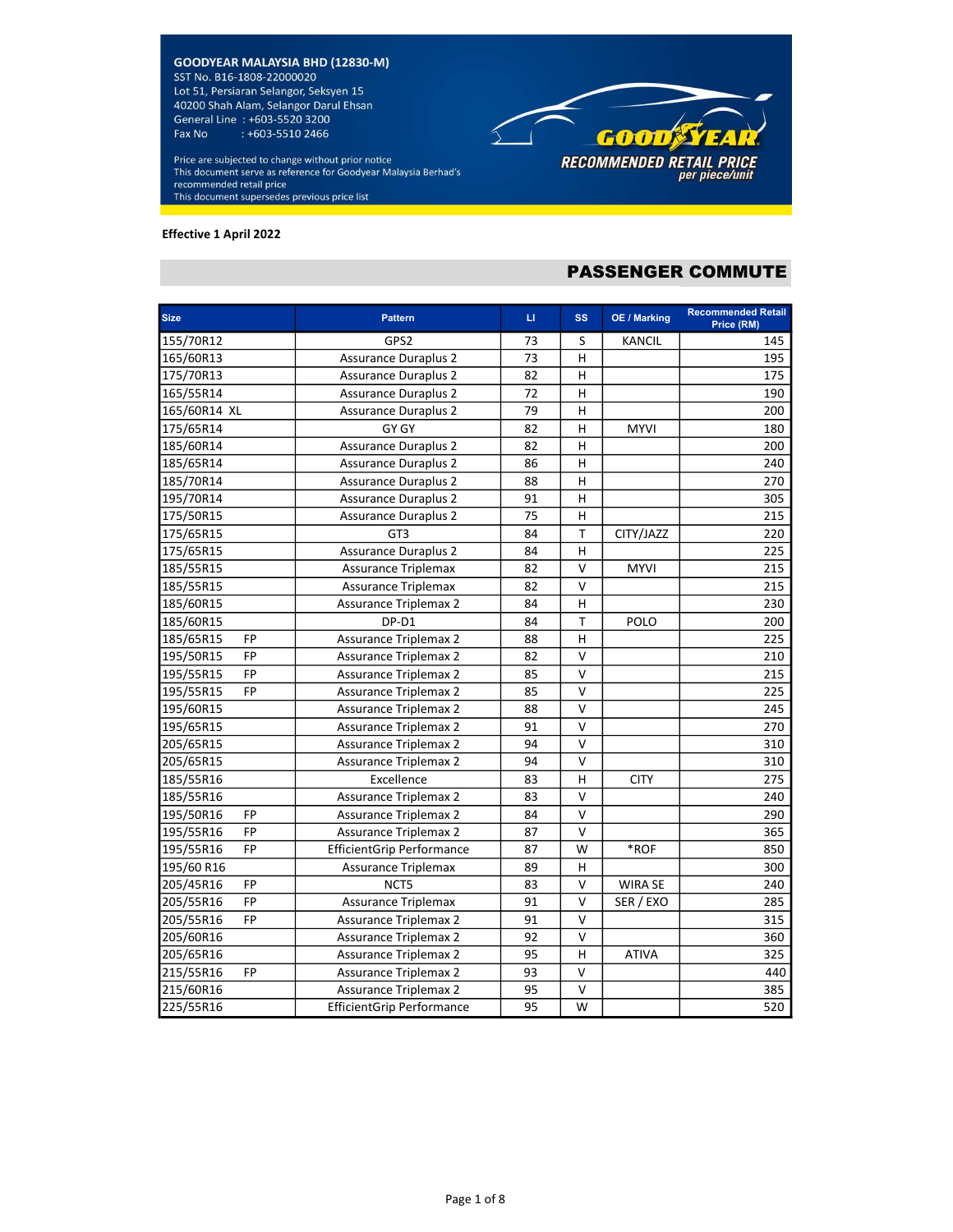Price are subjected to change without prior notice This document serve as reference for Goodyear Malaysia Berhad's recommended retail price This document supersedes previous price list

#### Effective 1 April 2022



# PASSENGER COMMUTE

| <b>Size</b>                | <b>Pattern</b>                   | $\sqcup$ | <b>SS</b> | <b>OE / Marking</b> | <b>Recommended Retail</b><br>Price (RM) |
|----------------------------|----------------------------------|----------|-----------|---------------------|-----------------------------------------|
| 205/45R17<br><b>FP</b>     | <b>Assurance Triplemax 2</b>     | 84       | W         |                     | 380                                     |
| <b>FP</b><br>205/50R17     | <b>EfficientGrip Performance</b> | 89       | v         |                     | 380                                     |
| <b>FP</b><br>205/50R17     | EfficientGrip                    | 89       | Υ         | *ROF                | 940                                     |
| 215/45R17 XL FP            | <b>Assurance Triplemax 2</b>     | 91       | W         |                     | 320                                     |
| 215/50R17<br><b>FP</b>     | Excellence                       | 91       | W         |                     | 380                                     |
| 215/50R17 XL FP            | <b>EfficientGrip Performance</b> | 95       | W         |                     | 405                                     |
| 215/55R17<br>FP            | EfficientGrip                    | 94       | W         |                     | 395                                     |
| 215/60R17                  | <b>Assurance Triplemax 2</b>     | 96       | H         |                     | 430                                     |
| 215/60R17                  | <b>Assurance Triplemax 2</b>     | 96       | н         | ARUZ                | 430                                     |
| 225/45R17 XL FP            | EfficientGrip                    | 94       | W         | <b>ELANTRA</b>      | 420                                     |
| 225/50R17                  | <b>EfficientGrip Performance</b> | 94       | W         | <b>MOE ROF</b>      | 945                                     |
| <b>FP</b><br>225/50R17     | EfficientGrip                    | 94       | v         | PERDANA             | 430                                     |
| 225/50R17 XL FP            | <b>EfficientGrip Performance</b> | 98       | W         |                     | 440                                     |
| 225/55R17<br><b>FP</b>     | <b>EfficientGrip Performance</b> | 97       | $\vee$    |                     | 445                                     |
| 225/55R17 XL               | <b>EfficientGrip Performance</b> | 101      | W         |                     | 460                                     |
| <b>FP</b><br>235/45R17     | Excellence                       | 94       | Υ         |                     | 425                                     |
| 235/65R17                  | <b>EfficientGrip Performance</b> | 104      | H         | CRV                 | 470                                     |
| <b>FP</b><br>245/45R17     | <b>EfficientGrip Performance</b> | 95       | W         |                     | 550                                     |
| FP<br>215/50R18            | <b>EfficientGrip Performance</b> | 92       | $\vee$    |                     | 445                                     |
| 225/45R18 XL FP            | <b>EfficientGrip Performance</b> | 95       | W         |                     | 545                                     |
| 235/45R18<br><b>FP</b>     | EfficientGrip                    | 94       | Y         |                     | 535                                     |
| 235/50R18<br>FP            | <b>EfficientGrip Performance</b> | 97       | $\vee$    |                     | 545                                     |
| 245/45R18 XL FP            | <b>EfficientGrip Performance</b> | 100      | Υ         |                     | 510                                     |
| 245/50R18<br><b>FP</b>     | EfficientGrip                    | 100      | W         | <b>MOE ROF</b>      | 1,465                                   |
| <b>FP</b><br>235/45R19     | EfficientGrip                    | 95       | $\vee$    | <b>MOE ROF</b>      | 1,575                                   |
| 245/45R19 XL FP            | EfficientGrip                    | 102      | Υ         | <b>MOE ROF</b>      | 1,500                                   |
| 245/45 R19 XL              | EfficientGrip                    | 102      | Y         | <b>MOE ROF</b>      | 1,500                                   |
| 275/40R19<br><b>SCT FP</b> | EfficientGrip                    | 101      | Υ         | <b>MOE ROF</b>      | 1,600                                   |
| 285/40 R20 FP              | EfficientGrip                    | 104      | Υ         | *ROF                | 2,805                                   |
| 255/45 R20 XP              | EfficientGrip                    | 101      | Υ         | $*ROF$              | 2,550                                   |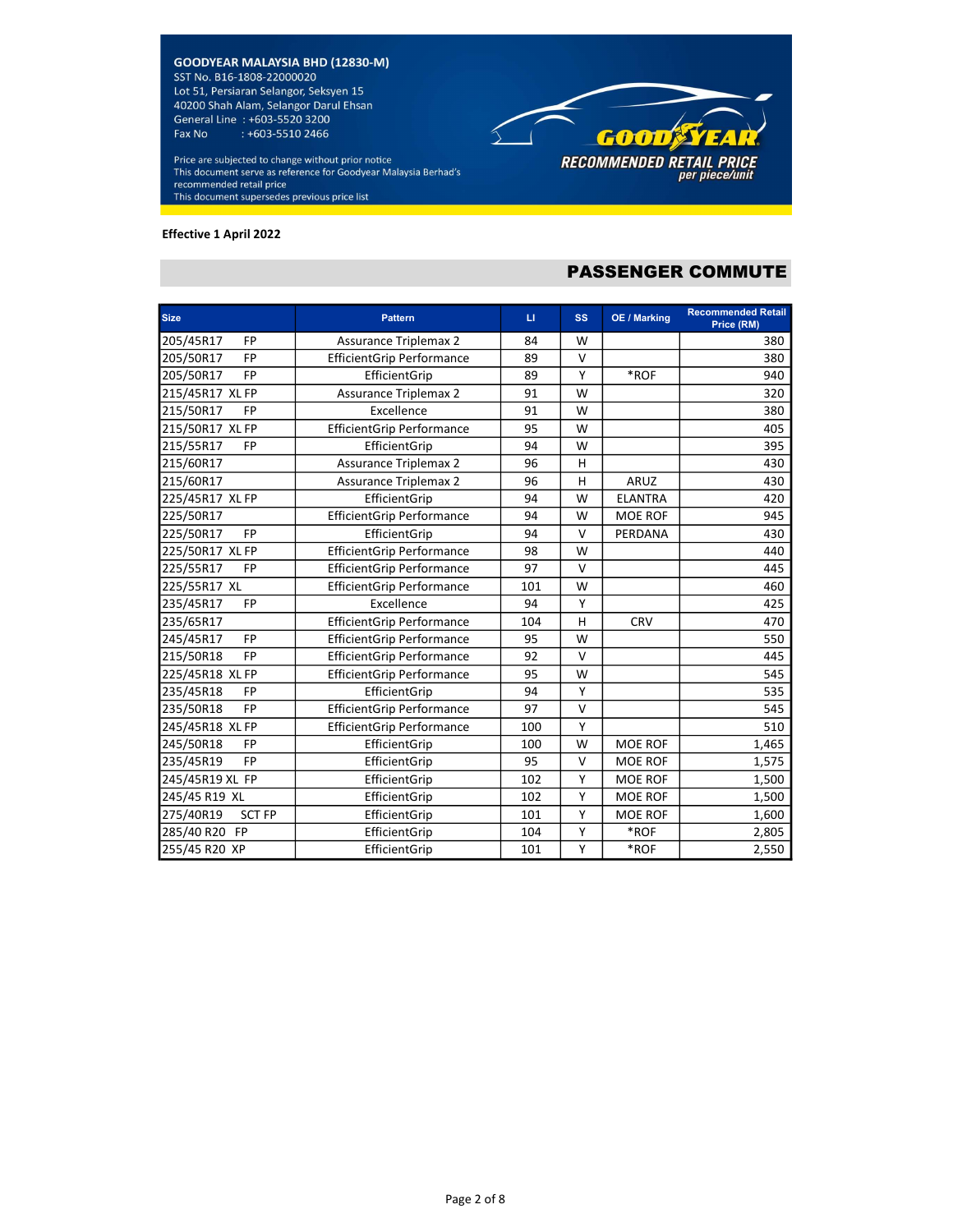Price are subjected to change without prior notice This document serve as reference for Goodyear Malaysia Berhad's recommended retail price This document supersedes previous price list

#### Effective 1 April 2022



# PASSENGER SPORTS

| <b>Size</b>            | <b>Pattern</b>        | u   | <b>SS</b> | OE / Marking             | <b>Recommended Retail</b><br>Price (RM) |
|------------------------|-----------------------|-----|-----------|--------------------------|-----------------------------------------|
| 195/50R16<br><b>FP</b> | Eagle F1 Sport        | 84  | v         |                          | 300                                     |
| 205/45R16 XL FP        | Eagle F1 Sport        | 87  | W         |                          | 340                                     |
| 205/50R16 XL FP        | Eagle F1 Sport        | 91  | W         |                          | 360                                     |
| 205/55R16<br><b>FP</b> | Eagle F1 Sport        | 91  | W         |                          | 345                                     |
| 205/45R17 XL FP        | Eagle F1 Sport        | 88  | W         |                          | 390                                     |
| 205/45R17 XL FP        | Eagle F1 Asymmetric 3 | 88  | W         | *ROF                     | 860                                     |
| 215/45R17 XL FP        | Eagle F1 Sport        | 91  | Υ         |                          | 385                                     |
| 215/50R17<br>FP        | Eagle F1 Sport        | 91  | W         |                          | 490                                     |
| 215/55R17<br><b>FP</b> | Eagle F1 Sport        | 94  | V         |                          | 480                                     |
| 225/45R17<br>XL FP     | Eagle F1 Sport        | 94  | W         |                          | 470                                     |
| 225/45R17 XL FP        | Eagle F1 Asymmetric 5 | 94  | Υ         |                          | 635                                     |
| 225/50R17 XL FP        | Eagle F1 Sport        | 98  | W         |                          | 485                                     |
| 225/50R17 XL FP        | Eagle F1 Asymmetric 3 | 98  | Υ         | $*ROF$                   | 960                                     |
| 225/55 R17 XL FP       | Eagle F1 Sport        | 101 | W         |                          | 510                                     |
| 225/55R17<br><b>FP</b> | Eagle F1 Asymmetric 3 | 97  | Υ         | MOE *ROF                 | 1,195                                   |
| 235/45R17<br><b>FP</b> | Eagle F1 Sport        | 94  | W         |                          | 555                                     |
| 245/40R17 XL FP        | Eagle F1 Sport        | 95  | W         |                          | 640                                     |
| 245/45R17<br><b>FP</b> | Eagle F1 Sport        | 95  | Υ         |                          | 635                                     |
| 205/40R18 XL FP        | Eagle F1 Asymmetric 3 | 86  | W         | *ROF                     | 975                                     |
| 215/45R18 XL FP        | Eagle F1 Sport        | 93  | W         |                          | 460                                     |
| 225/35R18 XL FP        | Eagle F1 Asymmetric 5 | 87  | W         |                          | 855                                     |
| 225/40R18 XL FP        | Eagle F1 Sport        | 92  | Υ         |                          | 590                                     |
| 225/40R18 XL FP        | Eagle F1 Asymmetric 5 | 92  | Υ         |                          | 835                                     |
| 225/40R18 XL FP        | Eagle F1 Asymmetric 2 | 92  | W         | MOE ROF                  | 950                                     |
| 225/40ZR18 XL FP       | Eagle F1 Supersport   | 92  | Υ         |                          | 955                                     |
| 225/40ZR18 XL FP       | Eagle F1 Supersport   | 92  | Υ         |                          | 955                                     |
| 225/45R18 XL FP        | Eagle F1 Sport        | 95  | W         |                          | 560                                     |
| 225/45R18 XL FP        | Eagle F1 Asymmetric 5 | 95  | Υ         | <b>MO</b>                | 800                                     |
| 225/45R18 XL FP        | Eagle F1 Asymmetric 5 | 95  | Υ         |                          | 805                                     |
| 225/45R18 XL FP        | Eagle F1 Asymmetric 3 | 95  | Υ         | $*ROF$                   | 835                                     |
| 225/45ZR18 XL FP       | Eagle F1 Supersport   | 95  | Υ         |                          | 995                                     |
| 225/50R18<br><b>FP</b> | Eagle F1 Asymmetric 3 | 95  | W         | $*ROF$                   | 1,120                                   |
| 235/40R18 XL FP        | Eagle F1 Asymmetric 5 | 95  | Υ         |                          | 840                                     |
| 235/40R18 XL FP        | Eagle F1 Sport        | 95  | W         |                          | 685                                     |
| 235/40ZR18 XL FP       | Eagle F1 Supersport   | 95  | Υ         | $\blacksquare$           | 1,000                                   |
| 235/45R18 XL FP        | Eagle F1 Sport        | 98  | W         |                          | 645                                     |
| 235/45R18 XL FP        | Eagle F1 Asymmetric 5 | 98  | Υ         |                          | 925                                     |
| 235/50R18 XL FP        | Eagle F1 Asymmetric 5 | 101 | Υ         |                          | 960                                     |
| 245/35ZR18 XL FP       | Eagle F1 Supersport   | 92  | Υ         | $\overline{\phantom{a}}$ | 1,175                                   |
| 245/40R18<br><b>FP</b> | Eagle F1 Sport        | 93  | Υ         |                          | 705                                     |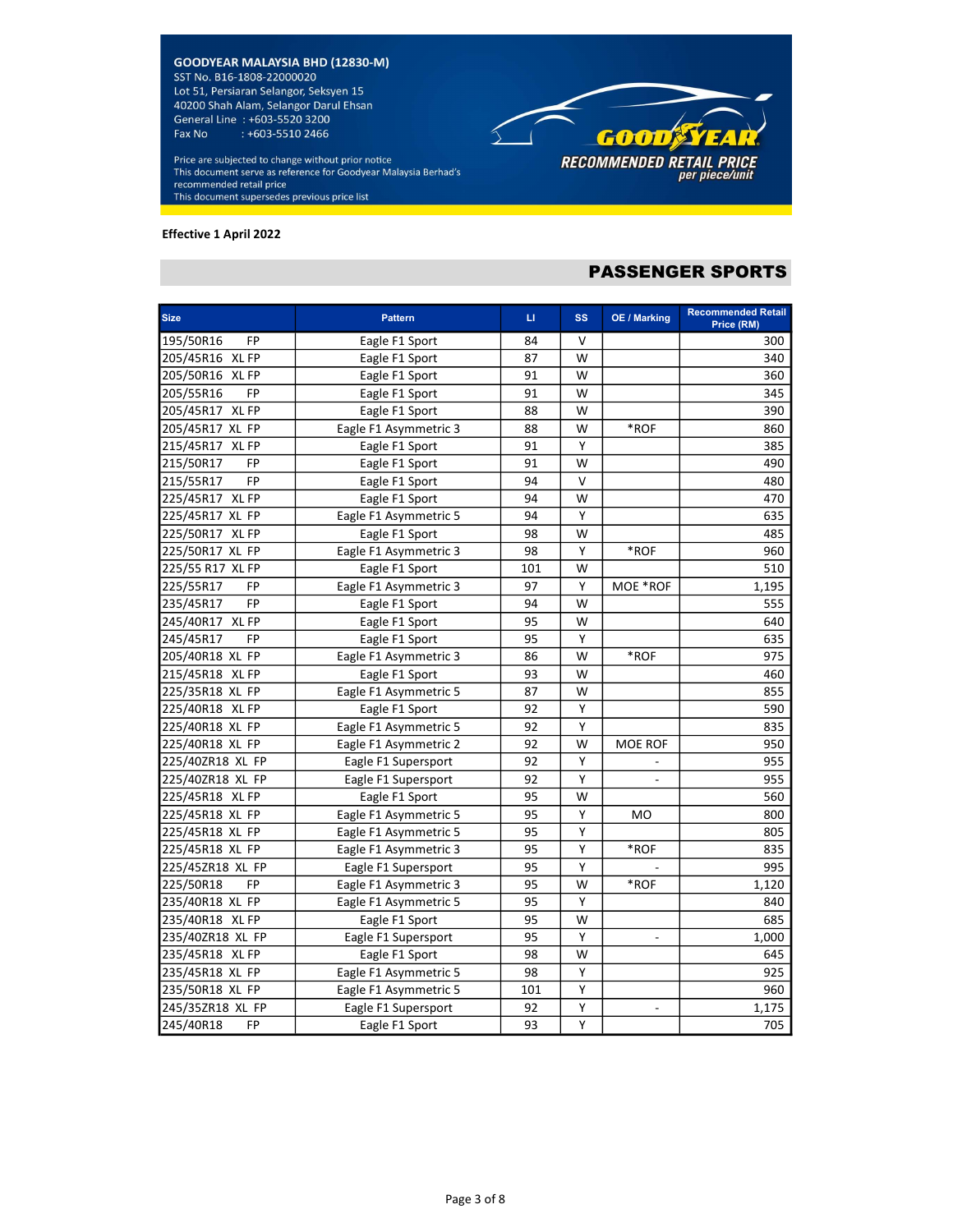Price are subjected to change without prior notice This document serve as reference for Goodyear Malaysia Berhad's recommended retail price This document supersedes previous price list

#### Effective 1 April 2022



# PASSENGER SPORTS

| <b>Size</b>       | <b>Pattern</b>        | u.  | <b>SS</b> | OE / Marking             | <b>Recommended Retail</b> |
|-------------------|-----------------------|-----|-----------|--------------------------|---------------------------|
| 245/40R18 XL FP   | Eagle F1 Asymmetric 5 | 97  | Y         | MO                       | Price (RM)<br>970         |
| 245/40R18 XL FP   | Eagle F1 Asymmetric 5 | 97  | Υ         |                          | 975                       |
| 245/40ZR18 XL FP  | Eagle F1 Supersport   | 97  | Υ         |                          | 1,225                     |
| 245/45R18 XL FP   | Eagle F1 Asymmetric 5 | 100 | Υ         |                          | 955                       |
| 245/45R18 XL FP   | Eagle F1 Asymmetric 3 | 100 | Υ         | MOE *ROF                 | 1,375                     |
| 245/45 R18 XL FP  | Eagle F1 Asymmetric 3 | 100 | Y         | MO                       | 950                       |
| 255/35R18 XL FP   | Eagle F1 Sport        | 94  | W         |                          | 750                       |
| 255/35R18 XL FP   | Eagle F1 Asymmetric 5 | 94  | Υ         |                          | 1,015                     |
| 255/40 R18 XL FP  | Eagle F1 Asymmetric 5 | 99  | Υ         | <b>MO</b>                | 1,180                     |
| 255/35ZR18 XL FP  | Eagle F1 Supersport   | 94  | Υ         |                          | 1,180                     |
| 255/40R18 XL FP   | Eagle F1 Asymmetric 3 | 99  | Υ         | *ROF                     | 930                       |
| 255/40ZR18 XL FP  | Eagle F1 Supersport   | 99  | Υ         |                          | 3,100                     |
| 255/40ZR18 XL FP  | Eagle F1 Supersport   | 99  | Υ         | ٠                        | 3,100                     |
| 255/45R18 XL FP   | Eagle F1 Asymmetric 5 | 103 | Υ         |                          | 1,040                     |
| 265/35R18 XL FP   | Eagle F1 Sport        | 97  | W         |                          | 845                       |
| 265/35R18 XL FP   | Eagle F1 Asymmetric 5 | 97  | Υ         |                          | 1,120                     |
| 275/40R18<br>FP   | Eagle F1 Asymmetric 3 | 99  | Υ         | MOE *ROF                 | 1,490                     |
| 225/35R19 XL FP   | Eagle F1 Asymmetric 5 | 88  | Υ         |                          | 1,085                     |
| 225/35ZR19 XL FP  | Eagle F1 Supersport   | 88  | Υ         | $\overline{\phantom{a}}$ | 1,210                     |
| 225/40R19 XL FP   | Eagle F1 Asymmetric 5 | 93  | Υ         | MO                       | 1,065                     |
| 225/40R19 XL FP   | Eagle F1 Asymmetric 5 | 93  | Υ         |                          | 1,070                     |
| 225/45R19 XL FP   | Eagle F1 Asymmetric 3 | 92  | W         | *ROF                     | 1,035                     |
| 245/45Z R19 XL FP | Eagle F1 Asymmetric 3 | 102 | Υ         |                          | 985                       |
| 225/40R19 XL FP   | Eagle F1 Supersport   | 93  | Υ         |                          | 1,185                     |
| 225/40R19 XL FP   | Eagle F1 Asymmetric 3 | 93  | Υ         | $\boldsymbol{*}$ ROF     | 1,525                     |
| 225/45R19 XL FP   | Eagle F1 Asymmetric 3 | 96  | W         |                          | 1,155                     |
| 225/45R19 XL FP   | Eagle F1 Asymmetric 3 | 96  | W         | *ROF                     | 1,370                     |
| 235/35R19 XL FP   | Eagle F1 Asymmetric 5 | 91  | Υ         |                          | 1,125                     |
| 235/35ZR19 XL FP  | Eagle F1 Supersport R | 91  | Υ         | $\overline{\phantom{0}}$ | 1,450                     |
| 235/35ZR19 XL FP  | Eagle F1 Supersport   | 91  | Υ         | ٠                        | 1,345                     |
| 235/35ZR19 XL FP  | Eagle F1 Supersport   | 91  | Υ         |                          | 1,345                     |
| 235/40R19 XL FP   | Eagle F1 Asymmetric 5 | 96  | Y         |                          | 1,175                     |
| 245/35R19 XL FP   | Eagle F1 Sport        | 93  | Υ         |                          | 870                       |
| 245/35R19 XL FP   | Eagle F1 Asymmetric 5 | 93  | Υ         |                          | 1,130                     |
| 245/35ZR19 XL FP  | Eagle F1 Supersport   | 93  | Υ         | $\overline{\phantom{m}}$ | 1,400                     |
| 245/40R19 XL FP   | Eagle F1 Sport        | 98  | Υ         |                          | 865                       |
| 245/40R19 XL FP   | Eagle F1 Asymmetric 5 | 98  | Υ         |                          | 1,225                     |
| 245/40R19 XL FP   | Eagle F1 Asymmetric 3 | 98  | Y         | MOE *ROF                 | 1,450                     |
| 245/40R19 XL FP   | Eagle F1 Asymmetric 3 | 98  | Υ         | *ROF                     | 1,450                     |
| 245/40R19 XL FP   | Eagle F1 Asymmetric 3 | 98  | Υ         | MO                       | 1,260                     |
| 275/40Z R19 XL FP | Eagle F1 Asymmetric 3 | 105 | Υ         |                          | 1,320                     |
| 245/40ZR19 XL FP  | Eagle F1 Supersport   | 98  | Υ         | ÷.                       | 1,565                     |
| 255/30R19 XL FP   | Eagle F1 Asymmetric 5 | 91  | Υ         |                          | 1,310                     |
| 255/35R19 XL FP   | Eagle F1 Asymmetric 5 | 96  | Υ         | MO.                      | 1,200                     |
| 255/35R19 XL FP   | Eagle F1 Asymmetric 5 | 96  | Υ         |                          | 1,210                     |
| 255/35R19 XL FP   | Eagle F1 Asymmetric 3 | 96  | Υ         | *ROF                     | 1,525                     |
| 255/35ZR19 XL FP  | Eagle F1 Supersport   | 96  | Υ         |                          | 1,480                     |
| 255/40R19 XL FP   | Eagle F1 Asymmetric 5 | 100 | Υ         |                          | 1,375                     |
| 255/40ZR19 XL FP  | Eagle F1 Supersport   | 100 | Υ         | $\overline{\phantom{0}}$ | 1,695                     |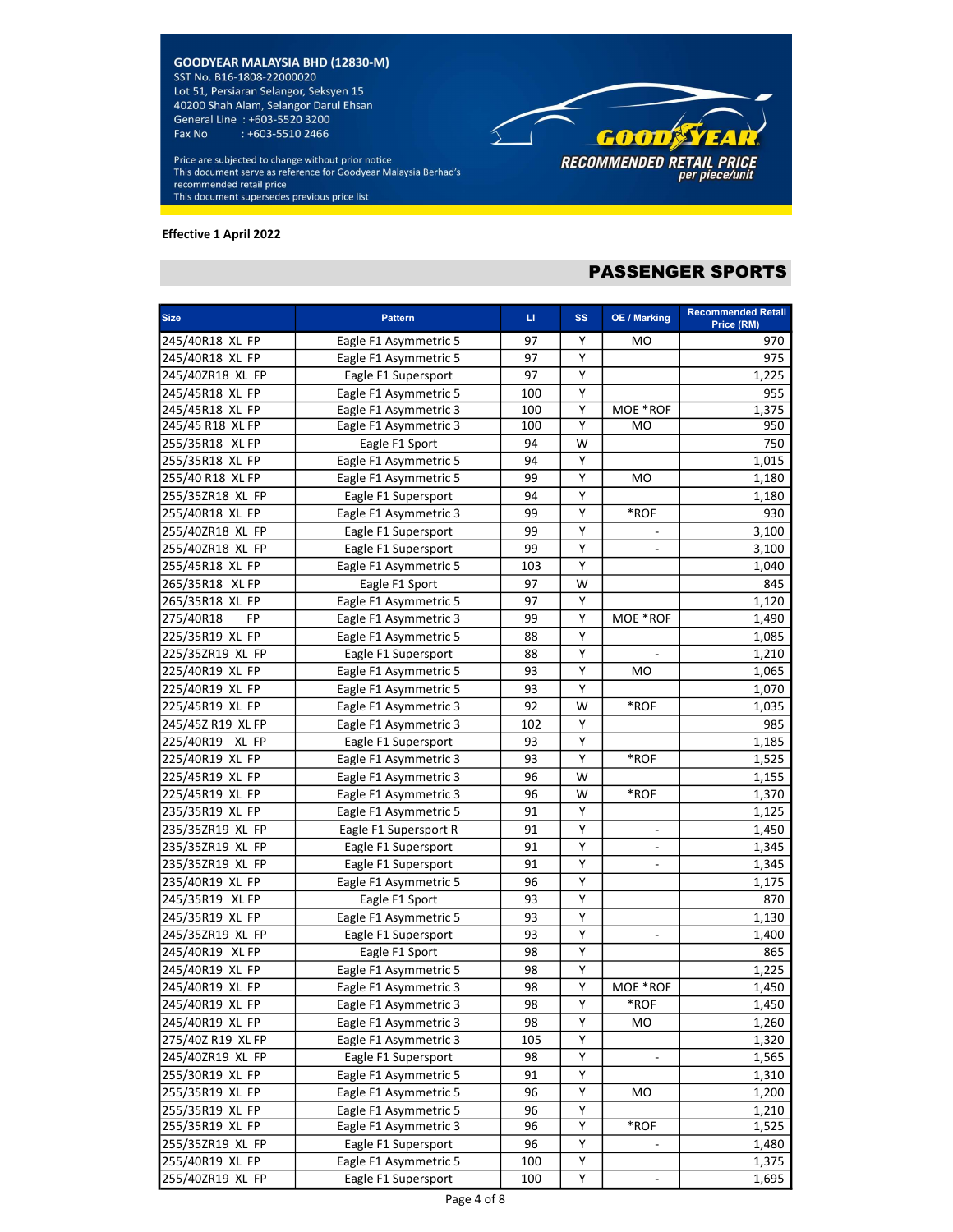Price are subjected to change without prior notice This document serve as reference for Goodyear Malaysia Berhad's recommended retail price This document supersedes previous price list

#### Effective 1 April 2022



# PASSENGER SPORTS

| <b>Size</b>         | <b>Pattern</b>         | LI. | <b>SS</b>               | <b>OE / Marking</b>      | <b>Recommended Retail</b><br>Price (RM) |
|---------------------|------------------------|-----|-------------------------|--------------------------|-----------------------------------------|
| 265/35ZR19 XL FP    | Eagle F1 Supersport    | 98  | Y                       |                          | 3,185                                   |
| 275/35R19 XL FP     | Eagle F1 Asymmetric 3  | 100 | Y                       | MOE *ROF                 | 1,550                                   |
| 275/35R19 XL FP     | Eagle F1 Asymmetric 3  | 100 | Υ                       | *ROF                     | 1,550                                   |
| 275/35R19 XL FP     | Eagle F1 Asymmetric 3  | 100 | Υ                       | <b>MO</b>                | 1,325                                   |
| 275/35ZR19 XL FP    | Eagle F1 Supersport    | 100 | Υ                       |                          | 1,630                                   |
| 285/30R19 XL FP     | Eagle F1 Asymmetric 5  | 98  | $\overline{\mathsf{Y}}$ |                          | 1,410                                   |
| 285/30ZR19 XL FP    | Eagle F1 Supersport    | 98  | $\overline{\mathsf{Y}}$ |                          | 2,045                                   |
| 225/40R20 XL FP     | Eagle F1 Asymmetric 3  | 94  | Υ                       | $\boldsymbol{*}$ ROF     | 1,480                                   |
| 245/35R20 XL FP     | Eagle F1 Asymmetric 3  | 95  | Υ                       | MOE *ROF                 | 1,725                                   |
| 235/35ZR20 PO1 FP   | Eagle F1 Asymmetric 2  | 88  | Υ                       | N <sub>0</sub>           | 1,380                                   |
| 235/35ZR20 XL FP    | Eagle F1 Supersport    | 92  | Υ                       |                          | 1,510                                   |
| 235/45R20 XL FP     | Eagle F1 Asymmetric 5  | 100 | W                       |                          | 1,900                                   |
| 245/35ZR20 XL FP    | Eagle F1 Supersport    | 95  | Υ                       | $\overline{\phantom{a}}$ | 3,115                                   |
| 245/35R20 XL FP     | Eagle F1 Asymmetric 5  | 95  | Υ                       | $*ROF$                   | 1,735                                   |
| 245/35ZR20 XL FP    | Eagle F1 Asymmetric 3  | 95  | Υ                       | NA <sub>0</sub>          | 1,515                                   |
| 245/40R20 XL SCT FP | Eagle F1 Asymmetric 2  | 99  | Υ                       | <b>MOE ROF</b>           | 1,600                                   |
| 255/35ZR20 XL FP    | Eagle F1 Supersport    | 97  | Υ                       |                          | 1,600                                   |
| 255/35ZR20 XL FP    | Eagle F1 Supersport R  | 97  | Υ                       | N <sub>0</sub>           | 1,580                                   |
| 255/40R20 XL FP     | Eagle F1 Asymmetric 5  | 101 | Υ                       |                          | 1,505                                   |
| 255/40ZR20 XL       | Eagle F1 Supersport    | 101 | $\overline{\mathsf{Y}}$ | NF <sub>0</sub>          | 1,715                                   |
| 265/35R20 XL FP     | Eagle F1 Asymmetric 5  | 99  | Υ                       |                          | 1,370                                   |
| 265/35ZR20 PO1 FP   | Eagle F1 Asymmetric 2  | 95  | Υ                       | N <sub>0</sub>           | 1,555                                   |
| 265/35ZR20 XL FP    | Eagle F1 Supersport    | 99  | Υ                       | $\overline{a}$           | 3,200                                   |
| 265/35ZR20 XL FP    | Eagle F1 Supersport    | 99  | Υ                       | $\overline{\phantom{a}}$ | 3,200                                   |
| 265/35ZR20 XL FP    | Eagle F1 Supersport R  | 99  | Υ                       |                          | 1,630                                   |
| 265/35ZR20 XL FP    | Eagle F1 Supersport RS | 99  | Υ                       | N <sub>0</sub>           | 1,725                                   |
| 275/30 R20 XL FP    | Eagle F1 Asymmetric 3  | 97  | Υ                       | *ROF                     | 1,600                                   |
| 275/30R20 XL FP     | Eagle F1 Asymmetric 3  | 97  | Υ                       | MOE *ROF                 | 1,785                                   |
| 265/35ZR21 XL FP    | Eagle F1 Asymmetric 3  | 101 | Υ                       | <b>NFO</b>               | 1,500                                   |
| 275/35R20 XL SCT FP | Eagle F1 Asymmetric 2  | 102 | Υ                       | <b>MOE ROF</b>           | 1,745                                   |
| 285/30R20 XL FP     | Eagle F1 Asymmetric 5  | 99  | Υ                       |                          | 1,480                                   |
| 285/30ZR20 XL FP    | Eagle F1 Supersport R  | 99  | Υ                       |                          | 2,030                                   |
| 295/30ZR20 XL FP    | Eagle F1 Supersport    | 101 | $\overline{Y}$          |                          | 2,150                                   |
| 295/35R20 XL FP     | Eagle F1 Asymmetric 5  | 105 | $\overline{Y}$          |                          | 1,540                                   |
| 295/35ZR20 XL       | Eagle F1 Supersport    | 105 | Υ                       | NF <sub>0</sub>          | 1,830                                   |
| 305/30ZR20 XL FP    | Eagle F1 Supersport    | 103 | $\overline{Y}$          |                          | 2,230                                   |
| 285/30ZR21 XL FP    | Eagle F1 Supersport    | 100 | Υ                       | $\mathbb{Z}^2$           | 2,180                                   |
| 305/30ZR21 XL FP    | Eagle F1 Asymmetric 3  | 104 | Υ                       | NF <sub>0</sub>          | 1,625                                   |
| 305/30ZR21 XL FP    | Eagle F1 Asymmetric 3  | 104 | Υ                       | NA0                      | 1,625                                   |
| 315/30ZR21 XL FP    | Eagle F1 Supersport R  | 105 | Υ                       | N <sub>0</sub>           | 1,970                                   |
| 325/30ZR21 XL FP    | Eagle F1 Supersport R  | 108 | Υ                       |                          | 1,725                                   |
| 325/30ZR21 XL FP    | Eagle F1 Supersport RS | 108 | Y                       | N <sub>0</sub>           | 2,290                                   |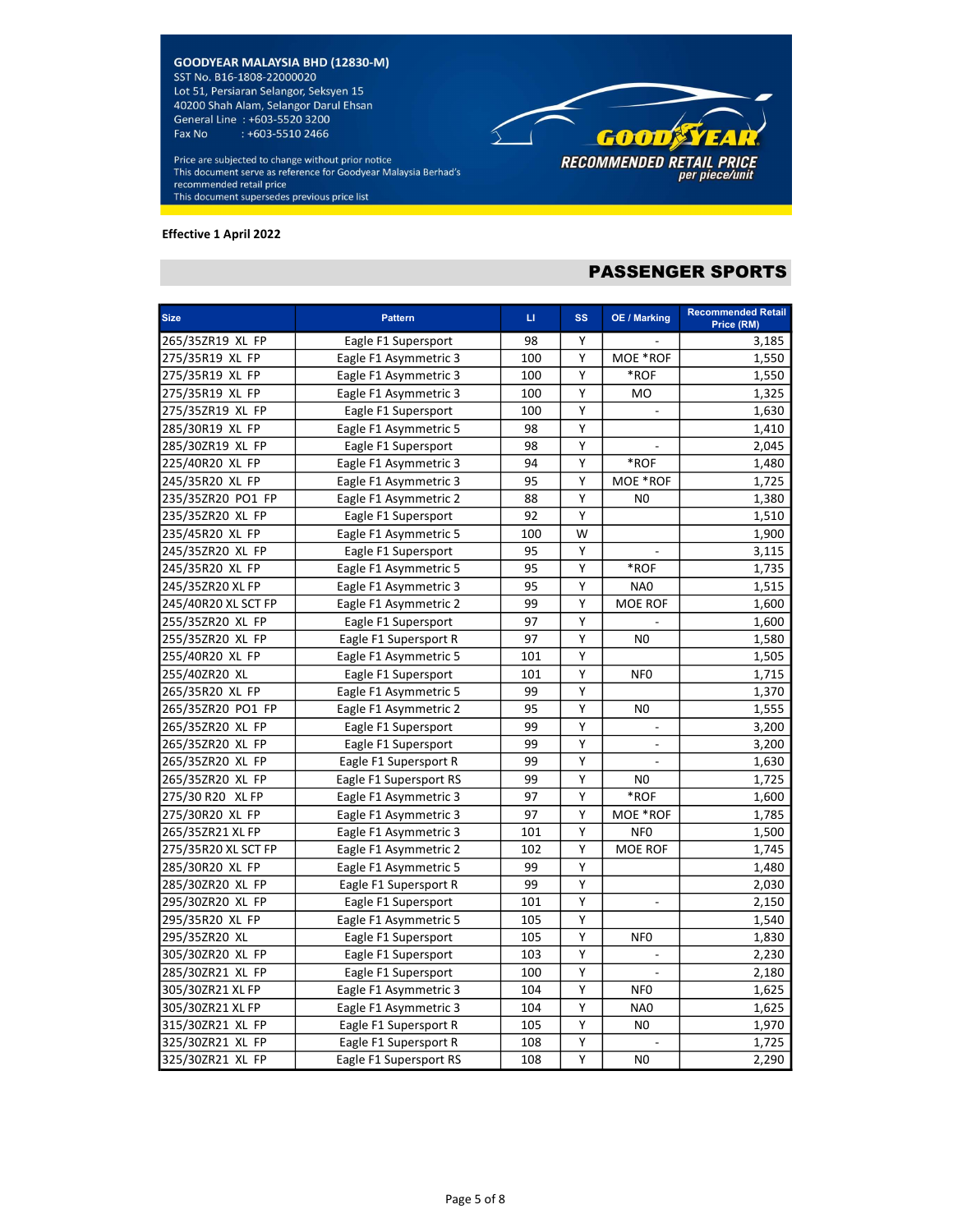Price are subjected to change without prior notice This document serve as reference for Goodyear Malaysia Berhad's recommended retail price This document supersedes previous price list

#### Effective 1 April 2022

# SPORT UTILITY VEHICLE (SUV)

**GOOD STEAT** 

RECOMMENDED RETAIL PRICE<br>per piece/unit

| <b>Size</b>            | <b>Pattern</b>                | Ц   | <b>SS</b> | <b>OE / Marking</b> | <b>Recommended Retail</b><br>Price (RM) |
|------------------------|-------------------------------|-----|-----------|---------------------|-----------------------------------------|
| 205/70R15              | Fortera                       | 96  | S         | <b>KEMBARA</b>      | 300                                     |
| 225/65R17<br><b>FP</b> | <b>Wrangler Triplemax</b>     | 102 | v         |                     | 495                                     |
| 225/65R17<br>FP        | EfficientGrip Performance SUV | 102 | н         |                     | 535                                     |
| 255/65R17<br><b>FP</b> | Wrangler Triplemax            | 110 | H         |                     | 580                                     |
| FP<br>265/65R17        | EfficientGrip Performance SUV | 112 | H         |                     | 725                                     |
| 225/55R18<br><b>FP</b> | EfficientGrip Performance SUV | 98  | $\vee$    |                     | 540                                     |
| 235/55R18<br><b>FP</b> | EfficientGrip Performance SUV | 100 | н         |                     | 655                                     |
| 235/60R18 XL FP        | EfficientGrip Performance SUV | 107 | v         |                     | 690                                     |
| 235/60R18 XL FP        | Eagle F1 Asymmetric SUV AT    | 107 | v         | <b>JLR</b>          | 840                                     |
| 255/55R18 XL FP        | EfficientGrip Performance SUV | 109 | V         |                     | 855                                     |
| FP<br>265/60R18        | EfficientGrip Performance SUV | 110 | v         |                     | 745                                     |
| 225/55R19<br>FP        | <b>EfficientGrip SUV</b>      | 99  | v         |                     | 690                                     |
| 235/45R19 XL FP        | Eagle F1 Asymmetric 3 SUV     | 99  | Υ         |                     | 1,150                                   |
| 235/50R19<br><b>FP</b> | EfficientGrip Performance SUV | 99  | V         |                     | 1,000                                   |
| 235/55R19 XL           | Eagle F1 Asymmetric 3 SUV     | 105 | v         |                     | 910                                     |
| 235/55R19 XL FP        | EfficientGrip Performance SUV | 105 | V         |                     | 995                                     |
| 245/50R19 XL FP        | Eagle F1 Asymmetric SUV       | 105 | W         | *ROF                | 1,000                                   |
| 255/50R19 XL FP        | Eagle F1 Asymmetric 3 SUV     | 107 | Υ         |                     | 1,145                                   |
| 255/50R19 XL FP        | Eagle F1 Asymmetric SUV       | 107 | W         | *ROF                | 1,500                                   |
| 255/55R19 XL FP        | Eagle F1 Asymmetric 2 SUV     | 111 | Υ         | AO                  | 1,035                                   |
| 265/50R19 XL FP        | Eagle F1 Asymmetric 2 SUV     | 110 | Υ         | <b>MGT</b>          | 1,300                                   |
| 275/55R19<br>FP        | Eagle F1 Asymmetric 3 SUV     | 111 | W         |                     | 1,245                                   |
| 285/45R19 XL FP        | Eagle F1 Asymmetric 3 SUV     | 111 | W         |                     | 1,320                                   |
| 285/45R19 XL FP        | Eagle F1 Asymmetric SUV       | 111 | W         | $*ROF$              | 1,690                                   |
| 215/65R16              | AMG SUV                       | 98  | Н         |                     | 390                                     |
| 215/70R16              | AMG SUV                       | 100 | н         |                     | 455                                     |
| 225/60R17              | AMG SUV                       | 99  | V         |                     | 475                                     |
| 225/65R17              | AMG SUV                       | 102 | V         |                     | 435                                     |
| 265/65R17              | AMG SUV                       | 112 | H         |                     | 605                                     |
| 215/55R18 XL           | AMG SUV                       | 99  | $\vee$    |                     | 530                                     |
| 225/50R18              | AMG SUV                       | 99  | W         |                     | 565                                     |
| 225/55R18              | AMG SUV                       | 98  | V         |                     | 525                                     |
| 225/60R18              | AMG SUV                       | 100 | v         |                     | 555                                     |
| 235/50R18 XL FP        | AMG SUV                       | 101 | W         |                     | 555                                     |
| 235/55R18 XL           | AMG SUV                       | 104 | $\vee$    |                     | 575                                     |
| 235/60R18 XL           | AMG SUV                       | 107 | W         |                     | 590                                     |
| 265/60R18              | AMG SUV                       | 110 | V         |                     | 715                                     |
| 225/55R19              | AMG SUV                       | 99  | V         |                     | 685                                     |
| 235/55R19 XL           | AMG SUV                       | 105 | $\vee$    |                     | 740                                     |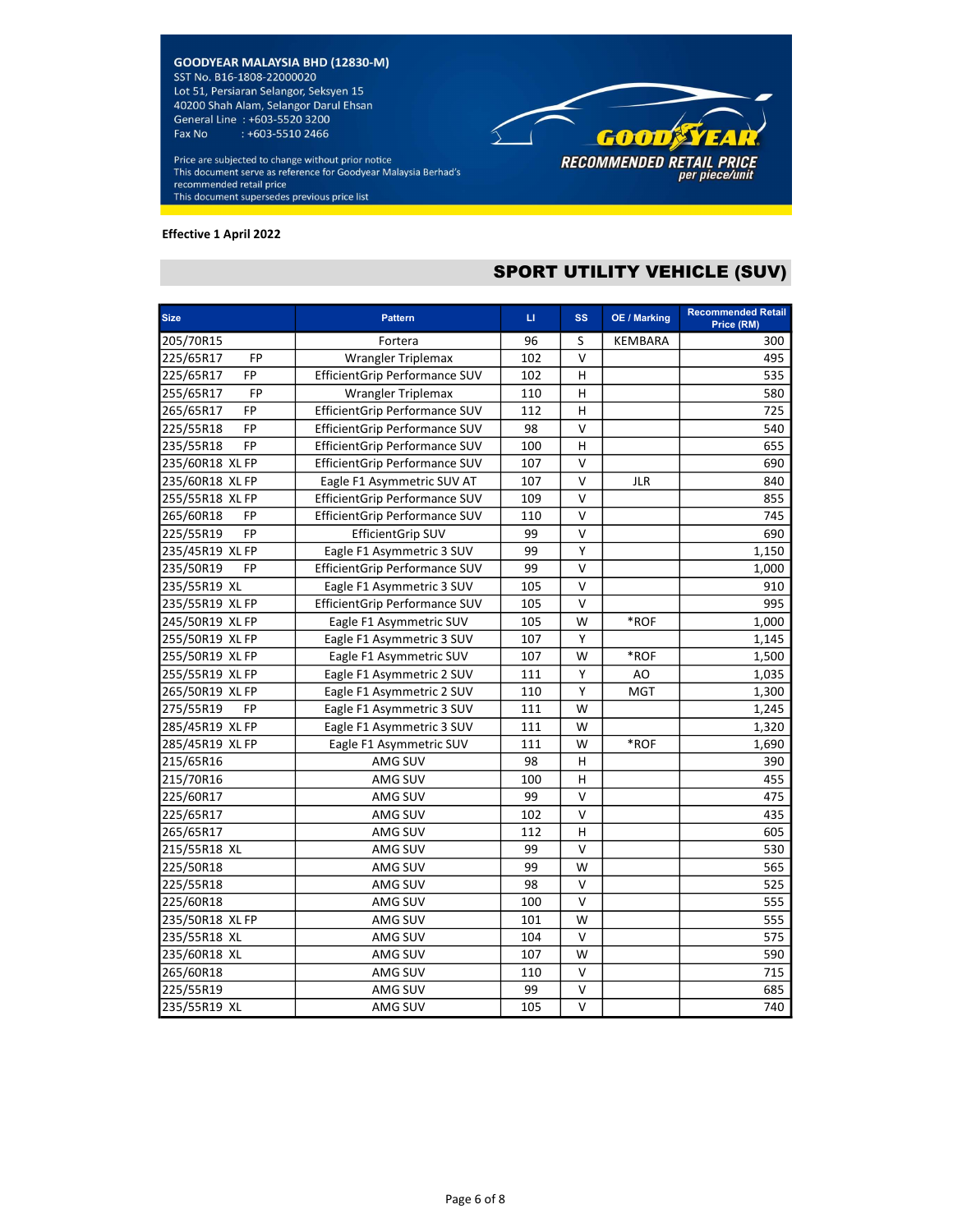Price are subjected to change without prior notice This document serve as reference for Goodyear Malaysia Berhad's recommended retail price This document supersedes previous price list

#### Effective 1 April 2022

# SPORT UTILITY VEHICLE (SUV)

GOOD STEAR

RECOMMENDED RETAIL PRICE<br>per piece/unit

| <b>Size</b>            | <b>Pattern</b>                | $\mathbf{H}$ | <b>SS</b> | OE / Marking   | <b>Recommended Retail</b> |
|------------------------|-------------------------------|--------------|-----------|----------------|---------------------------|
|                        |                               |              |           |                | Price (RM)                |
| 235/45R20 XL FP        | Eagle F1 Asymmetric 3 SUV     | 100          | v         |                | 1,010                     |
| 235/55R20<br><b>FP</b> | EfficientGrip Performance SUV | 102          | v         |                | 1,125                     |
| 245/45R20 XL FP        | Eagle F1 Asymmetric 3 SUV     | 99           | v         |                | 785                       |
| 245/45R20 XL FP        | Eagle F1 Asymmetric SUV       | 103          | W         | $*ROF$         | 1,060                     |
| 245/50R20 XL FP        | Eagle F1 Asymmetric 3 SUV     | 105          | $\vee$    | J              | 1,255                     |
| 255/45R20 XL FP        | Eagle Sport All-Season        | 105          | $\vee$    | MOE ROF        | 1,485                     |
| 255/45R20 XL FP        | Eagle F1 Asymmetric 3 SUV     | 105          | W         |                | 1,270                     |
| 255/50R20 XL FP        | Eagle F1 Asymmetric 3 SUV     | 109          | Y         |                | 1,395                     |
| 265/45R20<br><b>FP</b> | Eagle F1 Asymmetric 3 SUV     | 104          | Y         | N <sub>0</sub> | 1,395                     |
| <b>FP</b><br>265/50R20 | <b>EfficientGrip SUV</b>      | 107          | T         |                | 860                       |
| 275/40R20 XL FP        | Eagle F1 Asymmetric SUV       | 106          | W         | *ROF           | 1,310                     |
| 275/40R20 XL FP        | Eagle F1 Asymmetric 3 SUV     | 106          | Υ         |                | 1,315                     |
| 295/40R20 XL FP        | Eagle F1 Asymmetric 3 SUV     | 106          | Υ         | N <sub>0</sub> | 1,635                     |
| 275/45R20 XL FP        | Eagle F1 Asymmetric 3 SUV     | 110          | Υ         |                | 1,425                     |
| 275/45R20 XL FP        | Eagle F1 Asymmetric 3 SUV     | 110          | Υ         |                | 1,350                     |
| 285/45R20 XL FP        | Eagle F1 Asymmetric 2 SUV     | 112          | Υ         | AO             | 1,765                     |
| 285/50 R20             | <b>EfficientGrip SUV</b>      | 112          | $\vee$    |                | 1,170                     |
| 305/40 R20 XL FP       | Eagle F1 Asymmetric 3 SUV     | 112          | Y         |                | 1,200                     |
| 315/35R20 XL FP        | Eagle F1 Asymmetric 3 SUV     | 110          | Y         |                | 1,790                     |
| 245/45R21 XL FP        | Eagle F1 Asymmetric 3 SUV     | 104          | Υ         | <b>JLR</b>     | 1,300                     |
| 255/40R21 XL FP        | Eagle F1 Asymmetric 3 SUV     | 102          | Υ         |                | 1,300                     |
| 265/45R21 XL SCT FP    | Eagle F1 Asymmetric 3 SUV     | 108          | н         | AO             | 1,480                     |
| 275/40R21 XL FP        | Eagle F1 Asymmetric 3 SUV     | 107          | Υ         |                | 1,580                     |
| 275/45R21 XL FP        | Eagle F1 Asymmetric 3 SUV     | 110          | Υ         |                | 1,570                     |
| 265/50R20<br><b>FP</b> | <b>EfficientGrip SUV</b>      | 107          | T         |                | 1,645                     |
| 285/40R21 XL FP        | Eagle F1 Asymmetric 3 SUV     | 109          | Y         | AO             | 1,740                     |
| 295/35R21 XL FP        | Eagle F1 Asymmetric 3 SUV     | 107          | Υ         |                | 1,440                     |
| 295/40R21 XL FP        | Eagle F1 Asymmetric 3 SUV     | 111          | Υ         |                | 1,635                     |
| 275/35R22 XL FP        | Eagle F1 Asymmetric 3 SUV     | 104          | Y         |                | 1,820                     |
| 275/40R22 XL FP        | Eagle F1 Asymmetric 3 SUV     | 107          | Υ         |                | 1,745                     |
| 285/40R22 XL FP        | Eagle F1 Asymmetric SUV AT    | 110          | Υ         |                | 1,955                     |
| 295/35R22 XL FP        | Eagle F1 Asymmetric 3 SUV     | 108          | Υ         |                | 2,095                     |